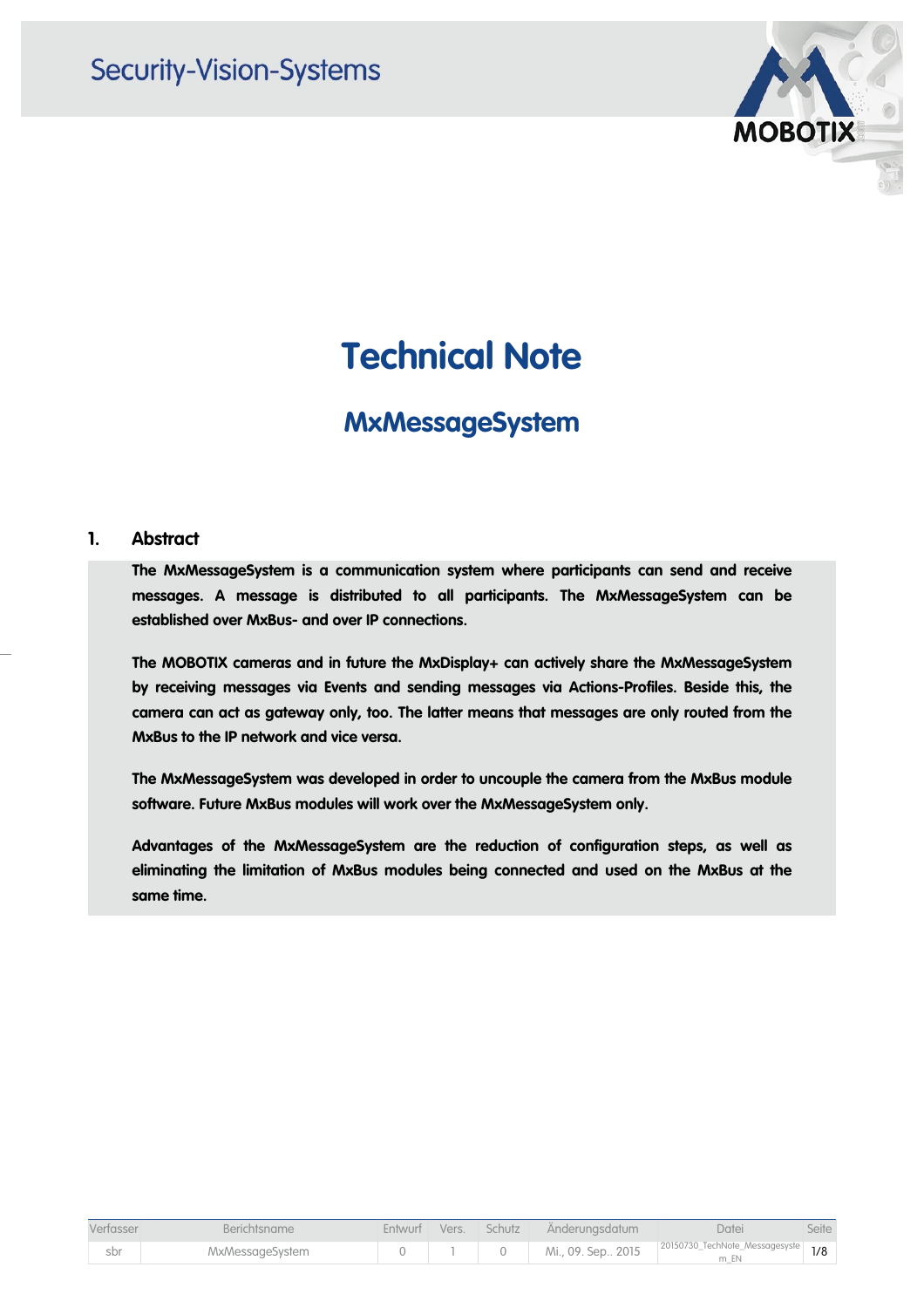

### **2. What is the MxMessageSystem?**

The MxMessageSystem is a communication system based on name-oriented messages, where each participant receives the message, connected to MxBus or the IP network. A message must have a unique name with a maximum length of 32 Byte. Each participant can send and receive messages. In addition, MOBOTIX cameras and the MxDisplay+ can forward messages to their connected IP network. By this, the MxMessageSystem is spanned over the MxBus and IP network. So, there are two roles, participant and gateway. A maximum of 32 devices can share the MxMessageSystem over the IP network.

### **3. Which devices do currently support the MxMessageSystem?**

| <b>Type</b>    | <b>Function</b>               | <b>Information</b>              |
|----------------|-------------------------------|---------------------------------|
| Camera         | Gateway<br>and/or participant | $>$ SW 4.3.4.50                 |
| Display        | Χ                             | not available                   |
| <b>Display</b> | Gateway<br>and/or participant | available in future releases    |
| MxBus module   | participant                   |                                 |
| MxBus module   | participant                   |                                 |
| MxBus module   | participant                   |                                 |
| MxBus module   | X                             | not available                   |
| MxBus module   | participant                   | Serial Interface via MxUSB only |
| MxBus module   | participant                   |                                 |
| MxBus module   | participant                   |                                 |
| MxBus module   | participant                   |                                 |
| MxBus module   | participant                   |                                 |
|                |                               |                                 |

\* not available at the moment

### **4. How can a messages be defined in MxBus modules?**

Precondition: The module must support the MxMessageSystem (ref. 3.) and must not be in classical mode either (ref. 7.3.)

In order to use MxMessages a message must be programmed first. Open the cameras "Admin-Menu --> Message Configuration for MxBus Modules" and hit the "Load configuration of connected devices" button.

- Go to "Edit messages" and create a new one. The message itself can be up to 32 Byte long and can contain all types of characters except ".", "/" or "". The scope of each message can be defined:
	- "Internal": Distribute to all devices on the MxBus. The camera does simply relay the message but does not react to it.
	- "Local": Within the camera (not transferred via the network). The camera does not simply forward the message it can react on such a message if configured, too.

| Verfasser | Berichtsname    |  | Entwurf Vers. Schutz Änderungsdatum | Datei                                                | Seite |
|-----------|-----------------|--|-------------------------------------|------------------------------------------------------|-------|
| sbr       | MxMessageSystem |  |                                     | Mi., 09. Sep 2015 20150730_TechNote_Messagesyste 2/8 |       |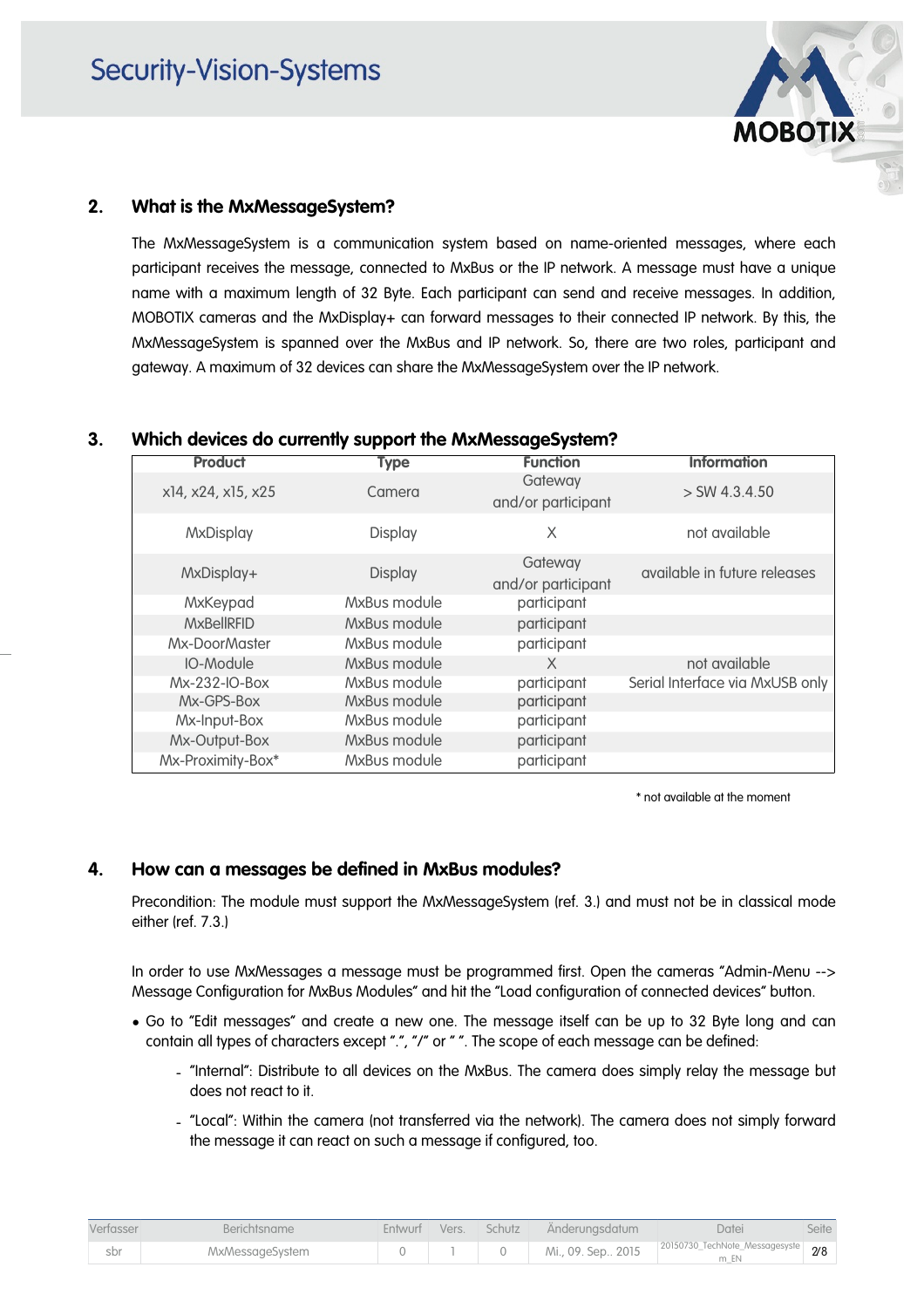- **MOBOTIX**
- "Global": Across all cameras within the current LAN if the camera has been activated to distribute messages. (No VPN or firewall transmission possible at the moment).

| <b>Edit messages</b>                         |
|----------------------------------------------|
| New message                                  |
| Remove<br>Global<br>$\div$<br>Test_Message_1 |

• Link the previously defined message to either an input or output. If bound to an input, the message will be sent if the input condition is valid. If the message is linked to an output, the output will be switched if the message is being received.

| Input 1-                                                |  |
|---------------------------------------------------------|--|
| Add new                                                 |  |
| Falling Edge $\div$   Test_Message_1 $\div$  <br>Remove |  |
| Input 2                                                 |  |
| Add new                                                 |  |
| Output 1                                                |  |
| Add new                                                 |  |
| Test_Message_ $1$ $\div$<br>$Toggle$ $\div$<br>Remove   |  |
| Output 2                                                |  |
| Add new                                                 |  |
|                                                         |  |

This example toggles the output if the input is being triggered.

- Write the config either to a single device or, if more settings were made, to all of the connected devices at once.
- Parameter can be embedded in a message. This was already implemented for future purposes

| Verfasser | <b>Berichtsname</b> |  | Entwurf Vers. Schutz Änderungsdatum | Datei                                                  | Seite |
|-----------|---------------------|--|-------------------------------------|--------------------------------------------------------|-------|
| sbr       | MxMessageSystem     |  |                                     | Mi., 09. Sep., 2015 20150730_TechNote_Messagesyste 3/8 |       |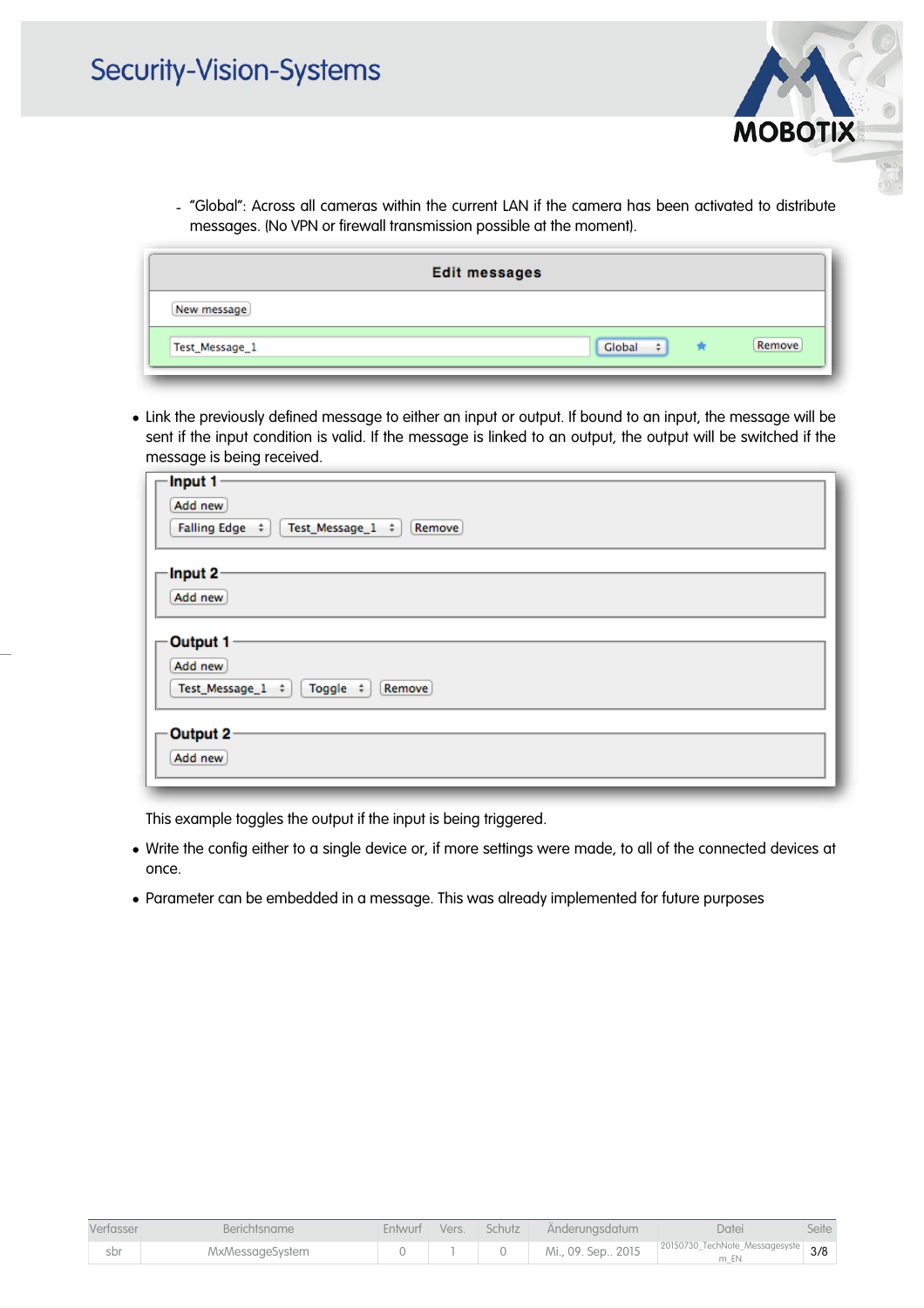

### **5. How can a message be defined in cameras (camera is participant)?**

The camera is able to send and receive MxMessages, too. The procedure is similar to IP-Notifies.

#### **5.1. Camera as receiver**

• Create a new event for the incoming message under: "Setup Menu --> Event Overview --> Message Events"

| MxMessage1                                                                                                                   |                                        | Inactive $\Box$<br>Delete                                                               |  |  |
|------------------------------------------------------------------------------------------------------------------------------|----------------------------------------|-----------------------------------------------------------------------------------------|--|--|
|                                                                                                                              | 5                                      | <b>Event Dead Time:</b><br>Time to wait [03600 s] before the event can trigger<br>anew. |  |  |
| <b>Event Sensor Type</b>                                                                                                     | <b>IP Receive</b><br>• MxMessageSystem | <b>Event Sensor Type:</b><br>Choose the message sensor.                                 |  |  |
| Event on receiving a message from the MxMessageSystem. Cam to cam communication can be configured via<br>message distributor |                                        |                                                                                         |  |  |
|                                                                                                                              | <b>PIR-INPUT-EAST</b>                  | <b>Message Name:</b><br>Defines an MxMessageSystem name to wait for.                    |  |  |

It is important to know that the message name must be equal to the message being sent by another device.

• This event profile can be used to trigger the recording or other actions.

#### **5.2. Camera as sender**

- Shall the camera act as a sender the following steps must be performed:
- A new message profile needs to be created and configured. This is being done in the camera's "Admin-Menu --> Message Profiles for Action Groups". Specify a profile name as well as the message.

| $  \mathbf{v}  $ Profile 1<br><b>MSG AS-Trigger</b> |                 | Delete                                                                                       |
|-----------------------------------------------------|-----------------|----------------------------------------------------------------------------------------------|
| <b>MxMessageSystem Name</b>                         | alarm on camera | Name of the message in the MxMessageSystem.<br>Valid massage names described at online help. |

• Like all other actions the camera can do, the MxMessage must be combined with an event. "Setup-Menu --> Action Group Overview"

| <b>Actions</b>  | Value                                  | <b>Explanation</b>                                                                                                                                 |
|-----------------|----------------------------------------|----------------------------------------------------------------------------------------------------------------------------------------------------|
| <b>Action 1</b> | MxMessageSystem: MSG_AS-Trigger $\div$ | <b>Action Type and Profile:</b><br>Select the Action Profile to be executed.                                                                       |
| Delete          | 0                                      | <b>Action Timeout:</b><br>If this action runs longer than the time specified<br>[03600 s], it is aborted and returns an error; 0 to<br>deactivate. |

| Verfasser | <b>Berichtsname</b> |  | Entwurf Vers. Schutz Änderungsdatum | Datei                                                  | Seite |
|-----------|---------------------|--|-------------------------------------|--------------------------------------------------------|-------|
| sbr       | MxMessageSystem     |  |                                     | Mi., 09. Sep., 2015 20150730_TechNote_Messagesyste 4/8 |       |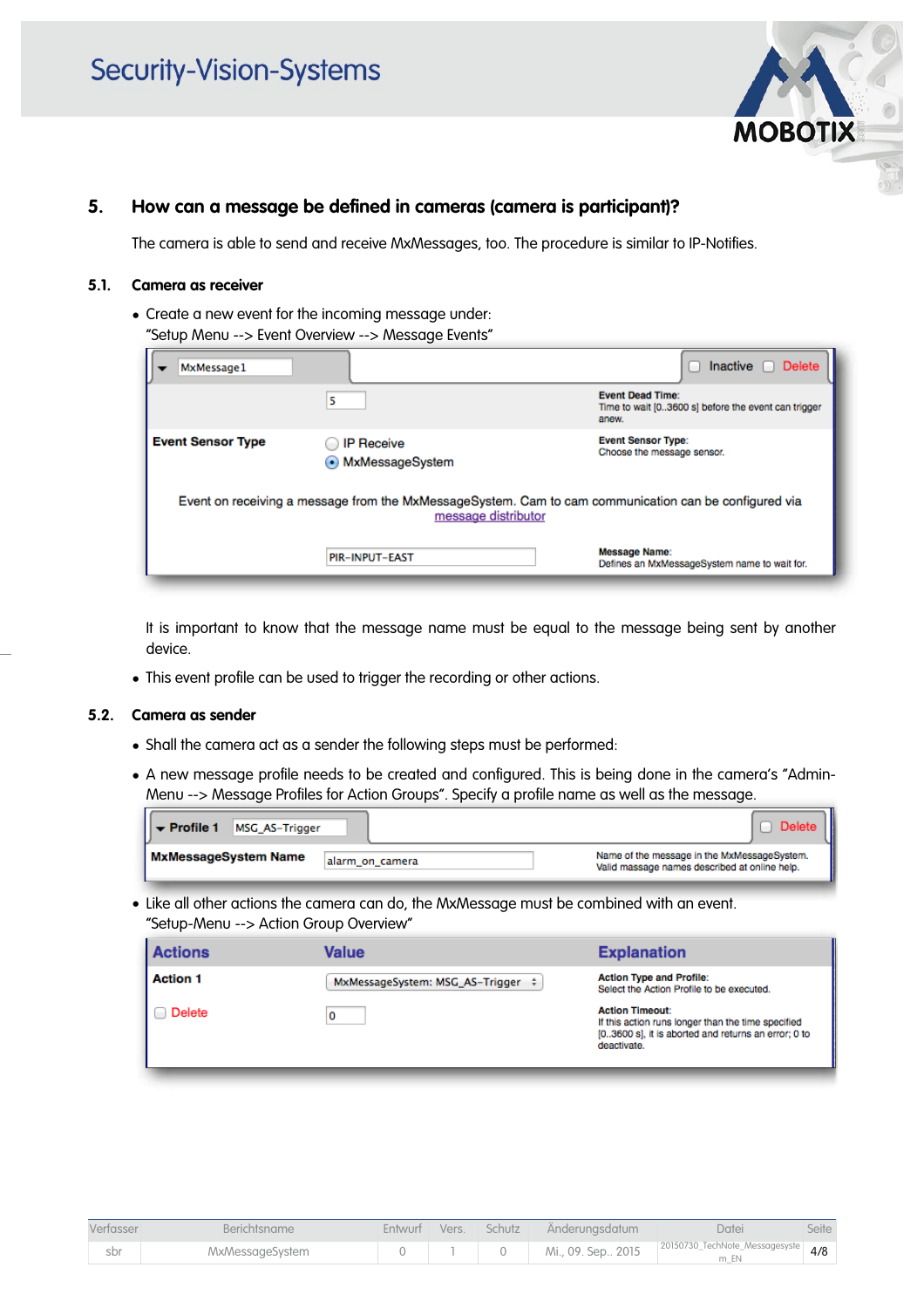

### **6. How can the camera be configured as gateway?**

If messages must be distributed not only on the local MxBus, the camera must forward those to other cameras. This feature must be actively enabled under "Admin-Menu --> Network Distribution of Messages". Two types of distribution methods are available. The "Best Effort Broadcast". Messages are broadcasted through the entire network and each configured camera will receive the message. All cameras must be time synchronized with a maximum offset of two seconds, otherwise the message receiving is not certain.

| Open camera Live page      | MOBOTIX T24 T24mx10-11-13-37 Network Distribution of Messages |   |                                                                                                                                              |
|----------------------------|---------------------------------------------------------------|---|----------------------------------------------------------------------------------------------------------------------------------------------|
|                            | <b>General Configuration of MxMessageSystem Networking</b>    |   |                                                                                                                                              |
| Networking                 | Enabled                                                       |   | Enables or disables distribution of messages over the<br>network.                                                                            |
| Passphrase                 |                                                               | A | Passphrase (preshared secret key) used to encrypt<br>MxMessageSystem network traffic.                                                        |
| <b>Broadcast</b><br>Port   | 19800                                                         |   | UDP broadcast port used for MxMessageSystem network<br>communication.                                                                        |
| <b>Distributor</b><br>type | Best Effort Broadcast $\div$                                  |   | Choose which distribution strategy to use.                                                                                                   |
| Resend                     | 3                                                             |   | Repeated resends to ensure message reception.                                                                                                |
| Poll<br>Frequency          | 4                                                             |   | Number of sent messages per second.                                                                                                          |
| Max Time<br>Offset         |                                                               |   | Maximum allowed offset in seconds of timestamps in<br>received messages. Leave empty to use a default based on<br>poll frequency and resend. |
| Set                        | Factory<br>Restore                                            |   | Close<br>Less                                                                                                                                |

And the "Reliable Multicast" where the messages are distributed to up to 32 cameras even the cameras are not time synchronized.

|                            | MOBOTIX T24 T24mx10-11-13-37 Network Distribution of Messages |                                                                                       |  |  |  |
|----------------------------|---------------------------------------------------------------|---------------------------------------------------------------------------------------|--|--|--|
|                            | <b>General Configuration of MxMessageSystem Networking</b>    |                                                                                       |  |  |  |
| Networking                 | Enabled                                                       | Enables or disables distribution of messages over the<br>network.                     |  |  |  |
| Passphrase                 | A<br>                                                         | Passphrase (preshared secret key) used to encrypt<br>MxMessageSystem network traffic. |  |  |  |
| Multicast<br>Port          | 5405                                                          | UDP multicast port used for MxMessageSystem network<br>communication.                 |  |  |  |
| <b>Distributor</b><br>type | <b>Reliable Multicast</b><br>÷                                | Choose which distribution strategy to use.                                            |  |  |  |
| Set                        | Factory<br>Restore                                            | Close<br>Less                                                                         |  |  |  |

| Verfasser | <b>Berichtsname</b> |  | Entwurf Vers. Schutz Änderungsdatum | Datei                                                  | Seite |
|-----------|---------------------|--|-------------------------------------|--------------------------------------------------------|-------|
| sbr       | MxMessageSystem     |  |                                     | Mi., 09. Sep., 2015 20150730_TechNote_Messagesyste 5/8 |       |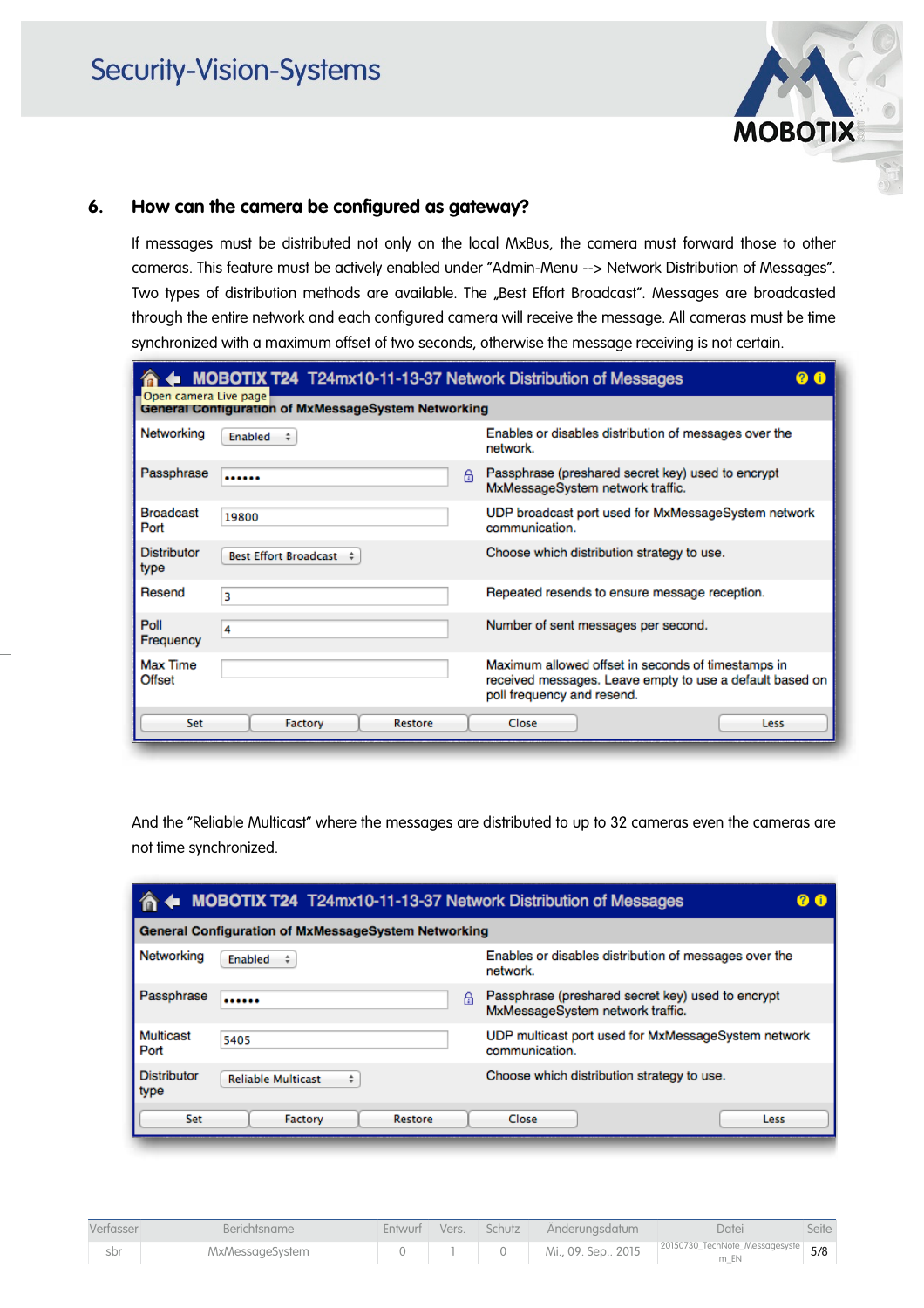## **Security-Vision-Systems**



### **7. Important Information**

#### **7.1. General**

- Number of messages per device is limited to 32
- The power offered through the MxBus is limited, depending on the used device as listed in the FAQ section.
- Number of gateways is limited to 32 devices if "Reliable Multicast" is activated
- Input-, Output- and Proximity-Box communicate via MxMessage only
- Mx232-IO-Box, MxKeypadRFID, MxBellRFID and the MxDoorMaster are able to handle MxMessages and classical mode simultaneously
- MxMessageSystem does not work via MxUSB
- Name-oriented Message: name must be unique
- Message length: max. 32 Byte

### **7.2. Analysis MxMessageSystem via LEDs of MxBus-modules**

Error messages are being displayed on the left LED on each device.

| <b>Pattern</b>         |   | <b>LED Explanation</b>                          |
|------------------------|---|-------------------------------------------------|
| Green/Red/Off blinking | G | Uncrypted communication OK.                     |
|                        |   | Error in message system.                        |
| Blue/Red/Off blinking  |   | Uncrypted communication OK.                     |
|                        | e | Message configuration exceeds the allowed size. |
| Green/red blinking     |   | Communication OK.                               |
|                        | Ο | Error in message system.                        |
| Red/blue blinking      |   | Communication OK.                               |
|                        |   | Message configuration exceeds the allowed size. |

### **7.3. Classical Mode of MxBus-modules**

What does the "Classical Mode" mean? It means that the used device is part of a door station application and/or the auto-configuration will use the device as described. The classical mode supports only one module per module type. Means, that for instance the simultaneous usage of two MxKeypads in classical mode on the same MxBus is not possible. The classical mode must be activated in the "Admin-Menu --> Manage MxBus Modules".

| <b>Devices</b>     |                      |                      |                      |                               |                                 |                   |
|--------------------|----------------------|----------------------|----------------------|-------------------------------|---------------------------------|-------------------|
| <b>Device Type</b> | <b>Serial Number</b> | SW<br><b>Version</b> | нw<br><b>Version</b> | Use in<br><b>Classic Mode</b> | <b>Status</b><br><b>Details</b> |                   |
| MX-232-IO-Box      | 7019362              | 1.0.2.0              | 1.3                  | ☑                             | Running                         | <b>Deactivate</b> |
|                    | Termination          |                      |                      | Off<br>÷                      |                                 |                   |
|                    | $\sim$               |                      |                      |                               |                                 |                   |

| Verfasser | Berichtsname    |  | Entwurf Vers. Schutz Änderungsdatum | Datei                                                | Seite |
|-----------|-----------------|--|-------------------------------------|------------------------------------------------------|-------|
| sbr       | MxMessageSystem |  |                                     | Mi., 09. Sep 2015 20150730_TechNote_Messagesyste 6/8 |       |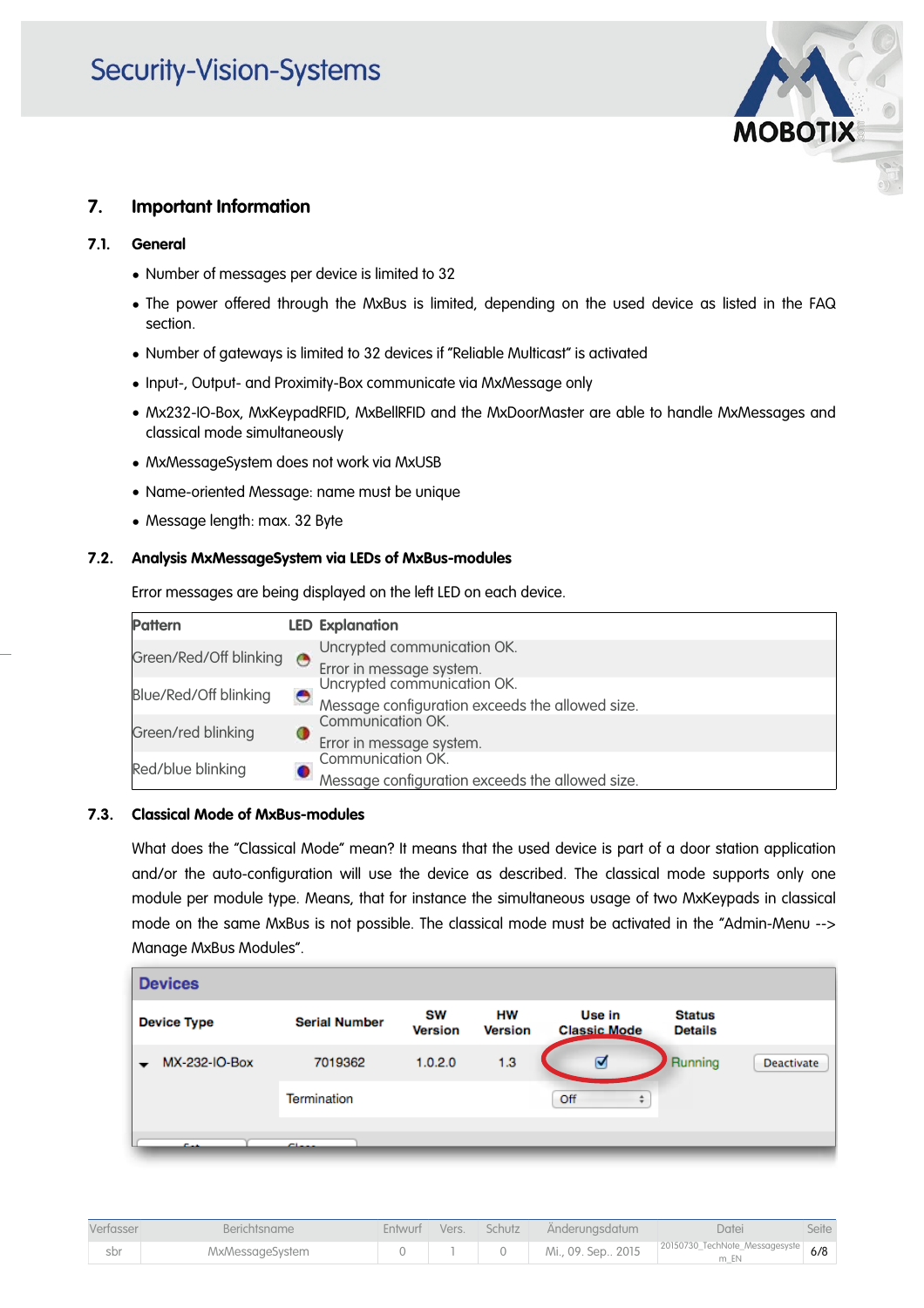### **Security-Vision-Systems**



### **8. FAQ**

- Does M12 cameras support the MxMessageSystem? ==> No, the MxMessageSystem requires an MxBus connection as well as camera firmware >4.3.0.14. All features and the support of all modules is given with firmware version >4.3.4.50.
- How many watts does each MxBus module require? See technical data sheets.

| <b>Product</b>       | Type         | <b>Power Consumption max. (Watt)</b> |
|----------------------|--------------|--------------------------------------|
| MxKeypad             | MxBus module |                                      |
| <b>MxBellRFID</b>    | MxBus module |                                      |
| Info Module          | MxBus module | 0.5                                  |
| Info Module Mx2Wire+ | Ethernet     |                                      |
| Mx-DoorMaster        | MxBus module |                                      |
| IO Module            | MxBus module |                                      |
| Mx-232-IO-Box        | MxBus module |                                      |
| Mx-GPS-Box           | MxBus module |                                      |
| Mx-Input-Box         | MxBus module |                                      |
| Mx-Output-Box        | MxBus module | 1.5                                  |
| Mx-Proximity-Box     | MxBus module | 1,5                                  |

• How many watts does a camera or the display provide on the MxBus?

==> This depends on the camera model:

| - c25, i25, p25:      | 1 Watt |
|-----------------------|--------|
| - D25, M25, T25:      | 3 Watt |
| - D15, M15, S15, V15: | 3 Watt |
| - MxDisplay+:         | tbd.   |

• How much power does the MxBPA-Box offer?

- ==> 6 watt if it is powered with a power supply of 12-24V and 9 Watt if powered with 24V or more.
- In order to allow also 3rd party devices to talk MxMessages a SDK is currently under development.
- Is it possible to run multiple, for instance MxBellRFID or MxKeypadRFID modules simultaneously on the same MxBus?
	- ==> Yes, this is possible, although limitations do exist:
	- The power consumption of the MxBus must be considered and must not be exceeded
	- Leaving massages is only possible on devices running in classical mode
	- Classical mode is required if time scheduled access is needed
	- Configuration of RFID tags must be done through the camera GUI

| Verfasser | Berichtsname           |  | Entwurf Vers. Schutz Änderungsdatum | Datei                                                          | Seite |
|-----------|------------------------|--|-------------------------------------|----------------------------------------------------------------|-------|
| sbr       | <b>MxMessageSystem</b> |  |                                     | Mi., 09. Sep., 2015 20150730_TechNote_Messagesyste 7/8<br>m EN |       |